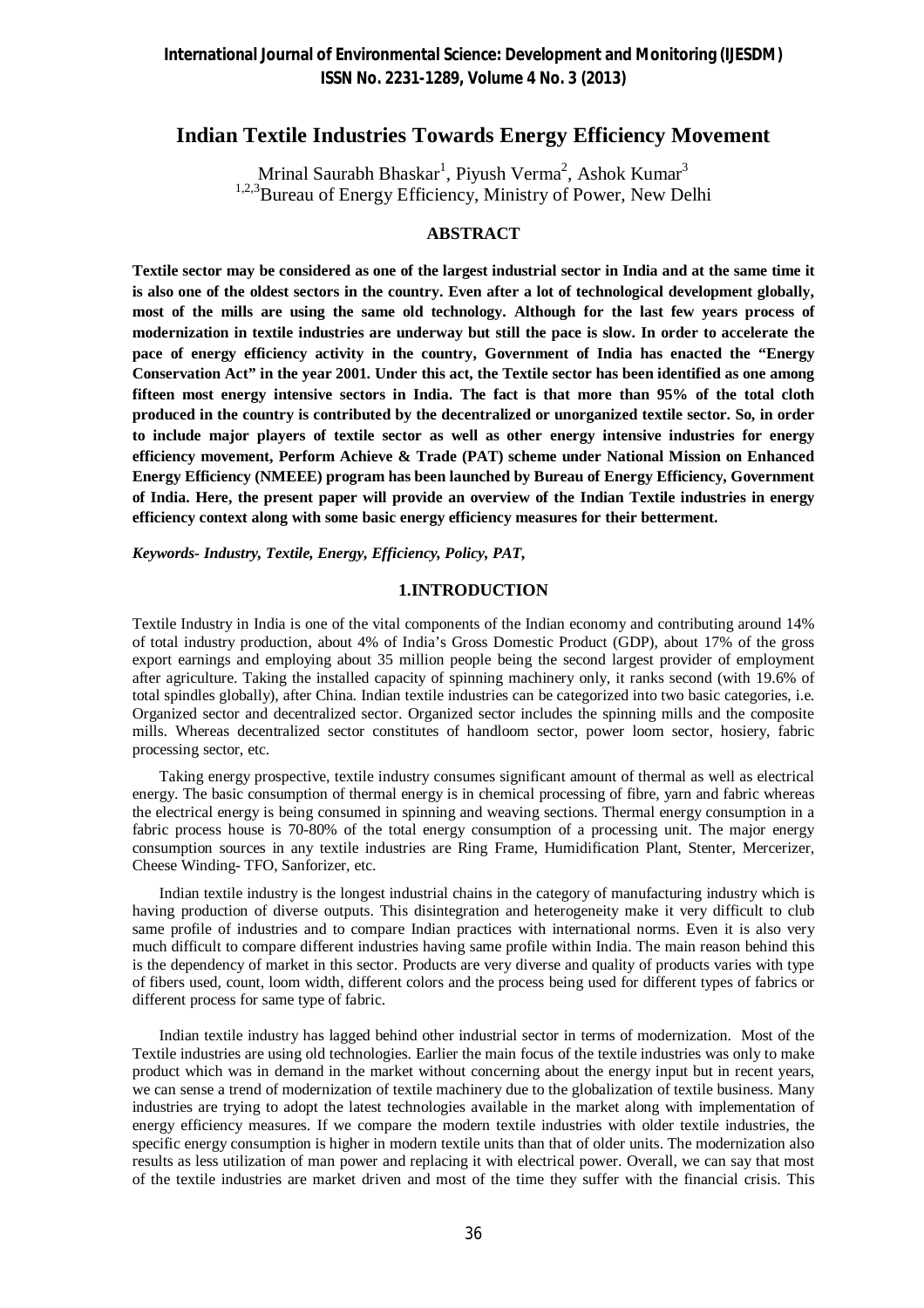### **International Journal of Environmental Science: Development and Monitoring (IJESDM) ISSN No. 2231-1289, Volume 4 No. 3 (2013)**

results the industries to think about increasing the production only rather than going for any other technological development or implementation of any type of energy efficiency projects.

### **2.TEXTILE SECTOR UNDER PAT SCHEME**

Looking on the need of energy efficiency in the textile sector, Government of India has included this sector as one of the energy intensive sector under the Energy Conservation Act 2001. The Government has also notified the threshold limit to become a designated consumer for 8 industrial sectors of India. In March 2012, Bureau of Energy Efficiency has launched a scheme named Perform Achieve & Trade (PAT) which includes the industrial sectors of India namely Power Plant, Cement, Aluminium, Iron & Steel, Textile, Pulp & Paper, Chlor & Alkali and Fertilizer. From these 8 industrial sectors 478 units have been identified as designated consumers and have been given a total target of 6.6 Million Tonne of Oil equivalent which is to be saved by 2014-15. For becoming a designated consumer in Textile sector, the threshold limit is 3000 mtoe (Metric Tonne of Oil Equivalent). This means any Textile unit which is consuming energy more than 3000 mtoe will be considered as designated consumer and will be included in the PAT scheme. BEE has selected 90 units as designated consumer in textile sector under the first PAT cycle. The target reduction for this sector is 66000 Tonne of oil equivalent. For the first PAT cycle, BEE has taken the production and the energy consumption figure for the year 2007-08 to 2009-10 for these designated consumers and based on these values the Baseline SEC (Specific Energy Consumption) and the target SEC has been calculated and notified. These 90 DCs have been divided into four sub groups namely Processing, Spinning, Composite and Fiber. The groups have been divided based on the processes the designated consumers are using. The energy consumption and the target for reduction for these four sub groups are shown in Fig1.



**Fig1.** *Energy consumption in different sub-groups*

 As depicted in the Fig 1, the energy consumption in Composite sub group is maximum so the option for target reduction is highest in Composite sub group. Processing sub group is the least energy consumer so the target assigned to them is least in these different sub groups. The number of DCs and % reduction target in each sub group is given below in Table1.

| <b>Sub-sector</b> | No. of DCs | <b>Target Range</b> |
|-------------------|------------|---------------------|
| Processing        | 20         | 1.63 % to 7.31 %    |
| Spinning          |            | 2.07 % to 9.93 %    |
| Composite         |            | 1.62 % to 9.8 %     |
| Fibre             | 96         | 5.72 %              |

| Table 1. Target range assigned under different sub-groups |  |  |
|-----------------------------------------------------------|--|--|
|-----------------------------------------------------------|--|--|

 The composite sub group consist lesser no. of units (27 DCs) as compared to Spinning sub group (37 DCs) but most of the DCs in composite sub group are major players.

 Further, to see a bandwidth of the textile industries, if we compare the Minimum and Maximum values of SEC in each sub group (Fig 2), then we can conclude that the differences in Composite sub group is very high. This is due to the fact that among 27 DCs, some of the DCs are very efficient units and some are very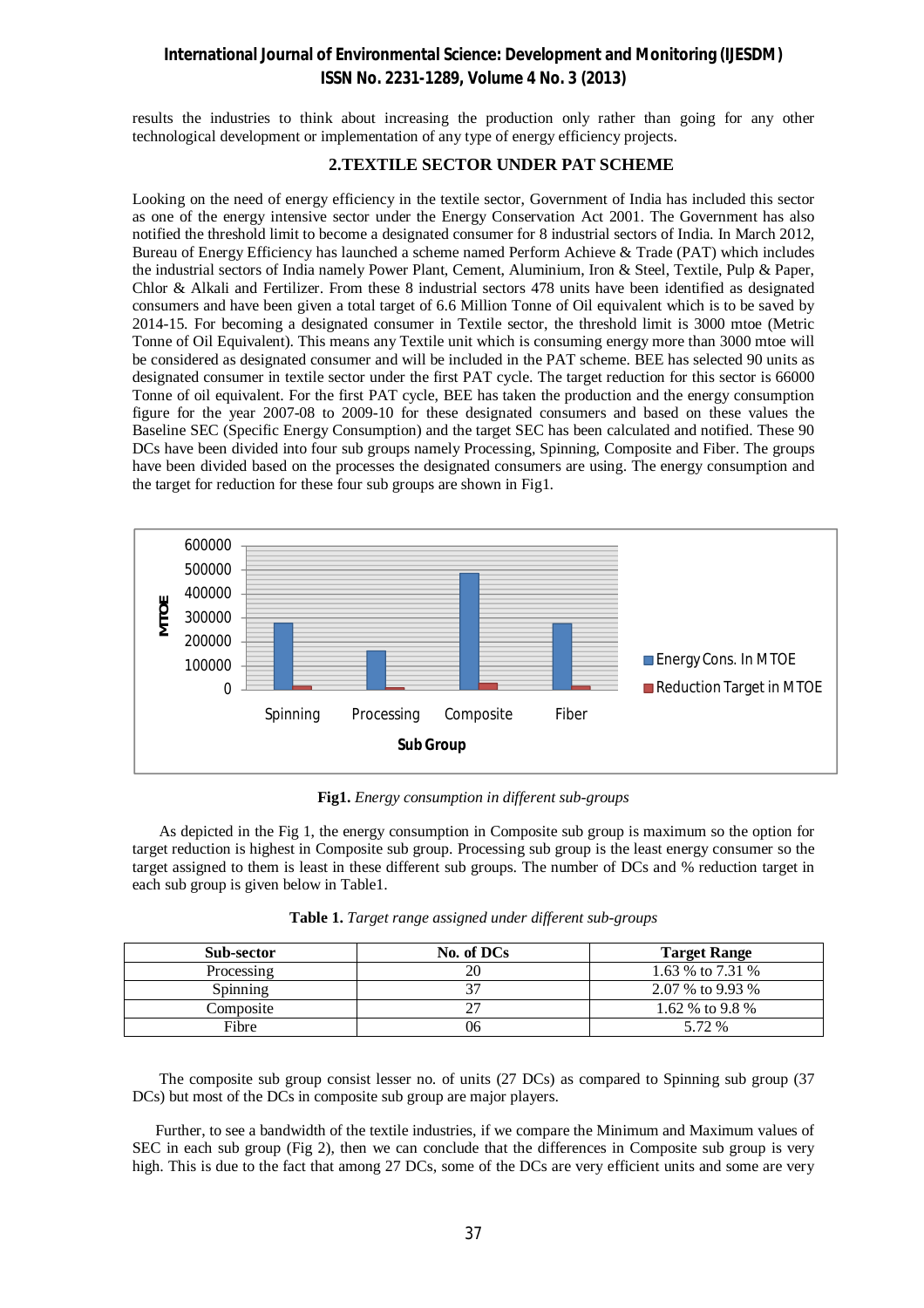### **International Journal of Environmental Science: Development and Monitoring (IJESDM) ISSN No. 2231-1289, Volume 4 No. 3 (2013)**

inefficient units. The target for reduction in SEC in these inefficient units is on higher side as compared to efficient units which is having very less target.



**Fig 2.** *SEC range under different sub-groups*

 Under this PAT scheme, the target has been given to each DC for reduction in their Specific Energy Consumption (SEC) and asked to achieve the target assigned to them by the year 2014-15. The uniqueness of this scheme is that if any DC achieves more than the target assigned to them then they will be awarded with Energy Saving Certificates (ESCerts) which they can trade in the market. But if they are not able to achieve the said target within the given time periods then they have to pay penalty equivalent to the amount of energy which they are not able to achieve. This scheme is one of the first mandatory schemes for energy efficiency improvement in the industrial sector.

An analysis on the expected energy savings from the textile industries of different states of India (Table2) have also been undertaken and it is found that the major potential of the energy saving under PAT scheme can be expected from the states like Rajasthan, Gujarat and Madhya Pradesh. It is expected to achieve the energy saving of around 0.66 million ton of oil equivalent from all the textile industries covered under this scheme.

| S. No. | <b>States</b>    | No of DCs | <b>Total Saving (in TOE)</b> |
|--------|------------------|-----------|------------------------------|
|        | Andhra Pradesh   |           | 304                          |
|        | Gujarat          |           | 16018                        |
|        | Haryana          |           | 1302                         |
|        | Karnataka        |           | 980                          |
|        | Madhya Pradesh   | 6         | 11561                        |
|        | Maharashtra      | 14        | 9015                         |
|        | Punjab           |           | 4796                         |
|        | Rajasthan        | 31        | 18471                        |
|        | Tamil Nadu       |           | 918                          |
| 10     | Himachal Pradesh |           | 2648                         |

**Table 2**. *Expected energy savings from different states*

### **3.OPPORTUNITIES FOR IMPROVEMENT**

The common measures for the energy conservation and energy efficiency in the textile industries are high capacity utilization, fine tuning of equipment's and technology up gradation and other kind of re-engineering initiatives. Apart from this following are few important energy efficiency measures which is specific for subgroups and are in very much practice in Indian textile industries.

| <b>Spinning</b> |            |                           |  | 1. Using automatic power factor correction system with        |  |
|-----------------|------------|---------------------------|--|---------------------------------------------------------------|--|
|                 | capacitors | & other spinning machines |  | 2. Replacement of in efficient motors in Ring Frame, Open End |  |